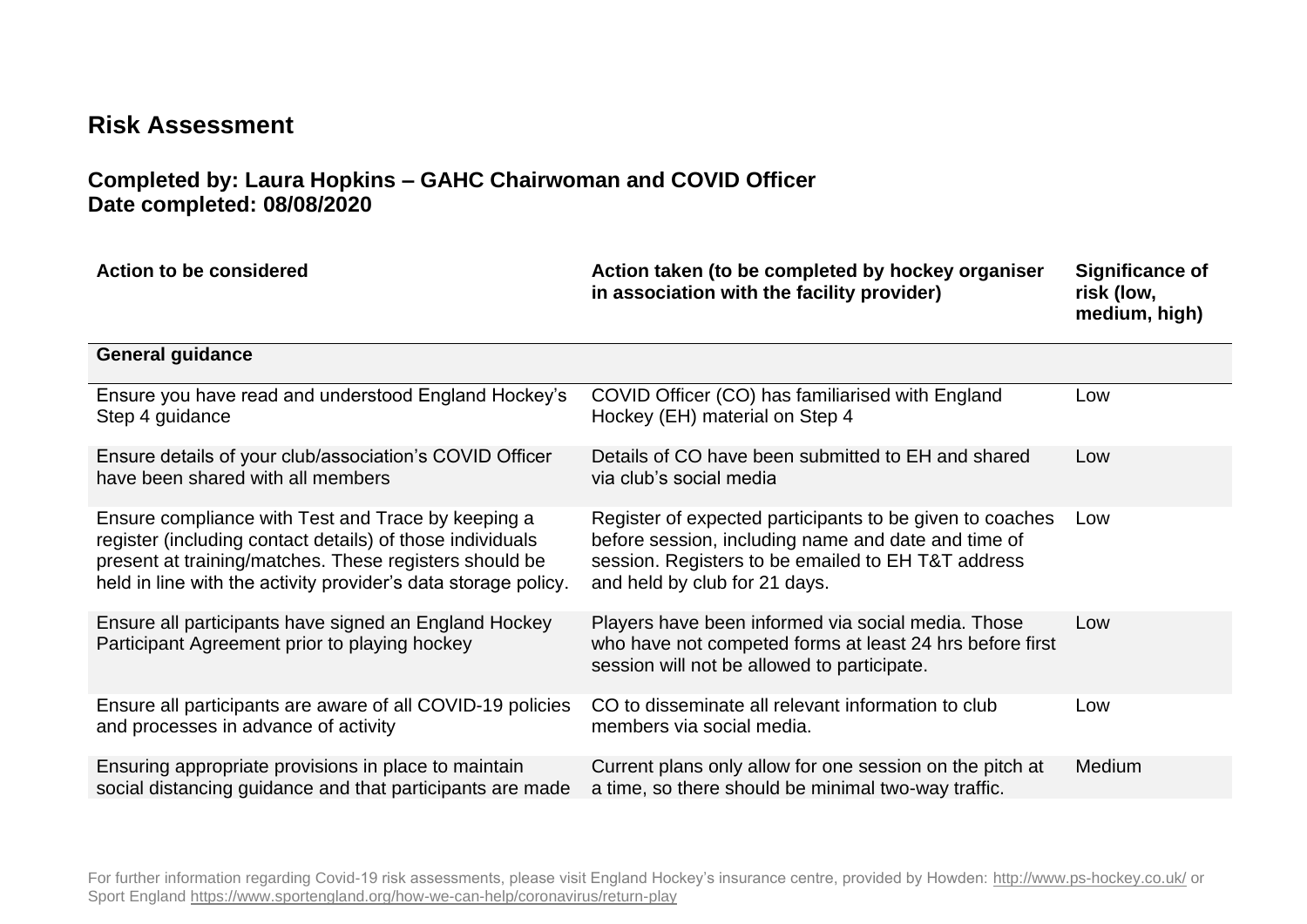| aware of the policy in place around usage. This should<br>include pitch lay out, timings, how people enter and exit<br>the pitch, any process/cleaning before/after pitch<br>bookings etc                                          | Social distancing to be enforced while sessions not in<br>play e.g. when queuing for drills, when taking drinks<br>breaks, for spectators.                                                                    |        |
|------------------------------------------------------------------------------------------------------------------------------------------------------------------------------------------------------------------------------------|---------------------------------------------------------------------------------------------------------------------------------------------------------------------------------------------------------------|--------|
| Handwashing facilities (including soap and water) are<br>available. Alternatively (or additionally) provide sufficient<br>hand sanitiser. Regular hand washing should be<br>encouraged.                                            | Hand sanitiser will be made available by the club and<br>participants will be encouraged to bring their own as<br>well.                                                                                       | Low    |
| Ensure that disposable tissues/paper towels/anti-bacterial<br>wipes are available to reduce the threat of transmission.<br>Consider how these are disposed of following use e.g.<br>sealed bins                                    | Anti-bacterial wipes available on the pitch but intend to<br>keep cross contamination to a minimum equipment<br>(cones, balls) only being touched by coaches.                                                 | Low    |
| Display of education pieces, such as a symptoms chart<br>and handwashing guidance, to raise awareness and<br>promote safe practices                                                                                                | Guidelines to be posted on social media beforehand and<br>around pitch.                                                                                                                                       | Low    |
| Ensure that suitable individuals, with appropriate training<br>(including DBS checks if required), are available to<br>support the safe delivery of activity, including ensuring<br>appropriate supervision ratios are maintained. | All coaches have sufficient level of training and are DBS<br>checked. Only senior training taking place currently, so<br>appropriate coach to player ratio can be maintained.                                 | Low    |
| Consider how to manage non-compliance with actions<br>taken to manage the risks of Covid-19                                                                                                                                        | Participants to be informed they will be asked to leave<br>session if not compliant. A disciplinary review will take<br>place before their return to participation.                                           | Medium |
| Provisions in place to manage arrival/departure of<br>individuals to/from your facilities                                                                                                                                          | Only one session running at a time with participants<br>asked to arrive no more than five minutes before their<br>start time and leave as quickly as possible after the<br>session to discourage congregating | Low    |
| If you are opening clubhouse facilities, ensure compliance<br>with government guidance                                                                                                                                             | Club house is currently closed.                                                                                                                                                                               | Low    |

For further information regarding Covid-19 risk assessments, please visit England Hockey's insurance centre, provided by Howden:<http://www.ps-hockey.co.uk/> or Sport England<https://www.sportengland.org/how-we-can-help/coronavirus/return-play>